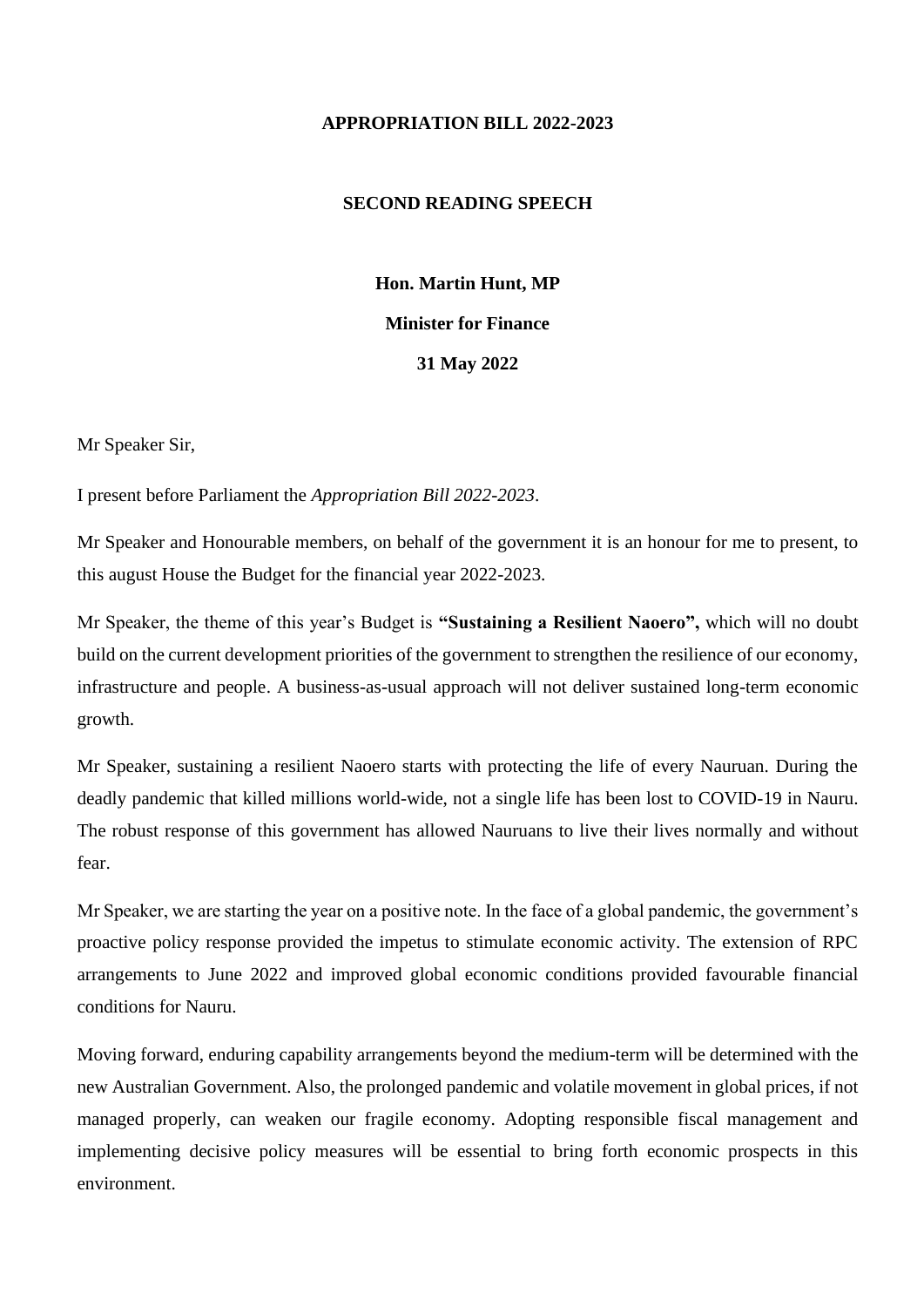Sir, the decisive policy response that government introduced is now in fruition, with current economic performance exceeding expectation and our economic prospects looks buoyant. I wish to highlight some of the key activities and achievements the government has progressed during its tenure:

- The government's economic policies have seen Nauru's economy grow from a nominal GDP of **\$166 million** in 2019 to an estimated **\$185** million in 2022 - an 11 percent expansion.
- The government's cash position is comfortably sustainable with **\$150 million** total funds available.
- Our debt to GDP ratio currently stands at **32 percent** from over **100 percent** at 30 June 2020.
- Government has continued to achieve our Fiscal Responsibility Ratio targets for three consecutive years.
- The government continues to make significant contributions to the *Nauru Intergenerational Trust Fund* (NITF), the value of estimates is now **\$250 million** compared to **\$111 million** at 30 June 2019, an increase of over 200 percent.
- The Higher Ground Initiative, the government's transformational urban project, is progressing to the design phase. Land clearing at Portion 230 was recently completed. The next phase will see a full island national urban master plan developed.
- The government continues to prioritise investments towards key economic infrastructure as outlined in the Nauru Integrated Infrastructure Strategic Plan. To date we have invested over **\$100 million** towards economic infrastructure such as Port redevelopment project.
- Significant investments have been made to improve our transport sector, which has increased the reliability and affordability of essential goods and services. We have provided Nauru Airlines with **\$11.5 million** for the conversion of two passenger planes to freighters. We have also provided **USD \$13 million** for the purchase of one new aircraft, financed by the first tranche of the Exim loan, and **\$2.4** million for rebranding. In the previous financial year, we also secured a new vessel for Nauru Shipping Line thanks to the support of the Indonesian Government.
- Government has allocated **\$57.5 million** to the Nauru Community Housing Scheme to increase housing stock and address overcrowding. To date, around 200 households per caucus member have benefitted from this support. The assistance is wide ranging, from minor renovations to a complete new build.
- Government continues to make significant allocations toward the Education and Health sectors, averaging **20 percent** of GDP in the last four years.

Mr Speaker, we have made significant progress, but we must not be complacent. Government must continue its efforts to build a sustainable and resilient economy.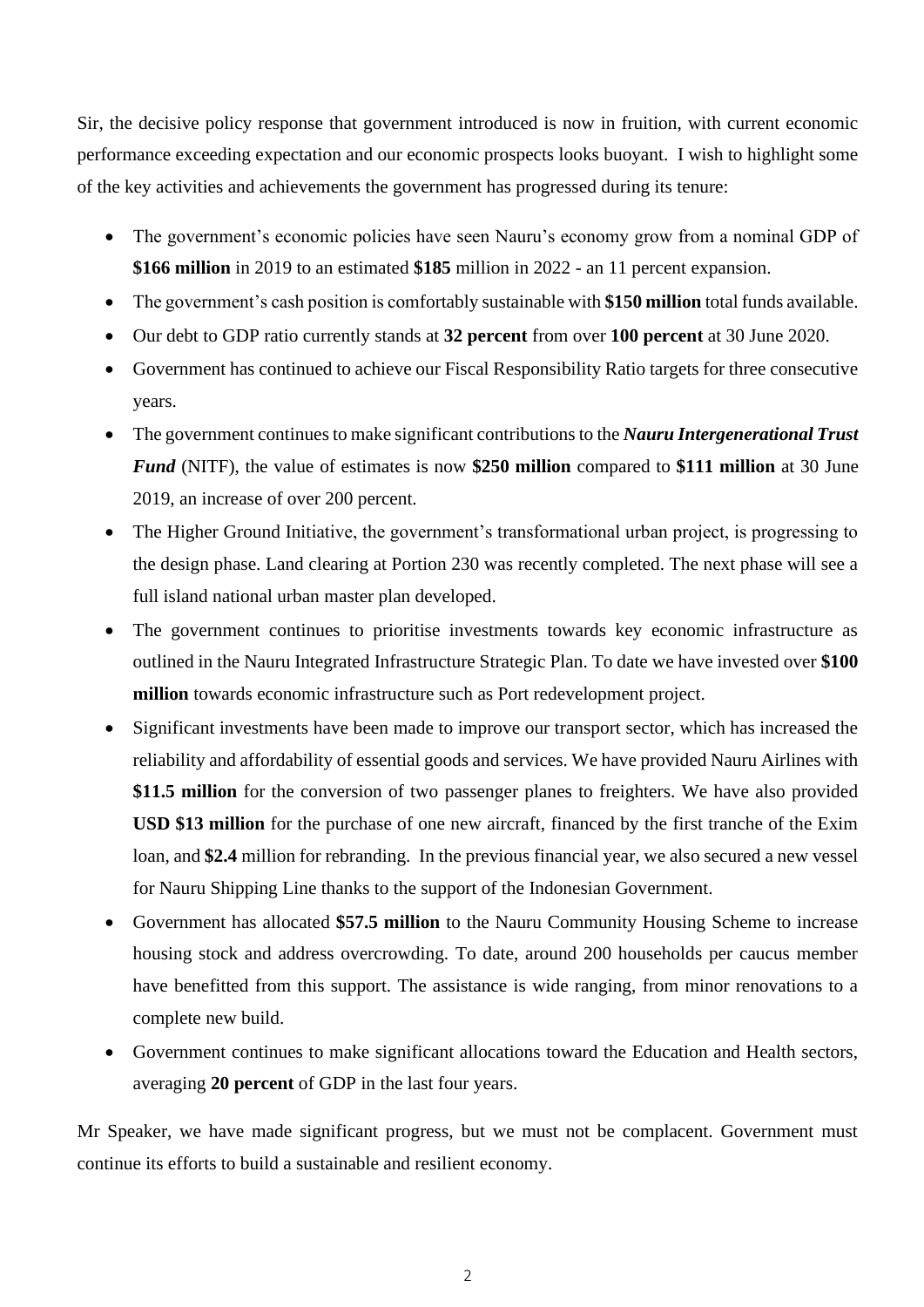The 2022-2023 Budget recognises expected revenue of **\$253.3 million** and appropriates expenditure of **\$252.8 million**, with a surplus balance of **\$549 thousand**.

These estimates reflect the government's commitment to achieve macro-economic stability through responsible economic management.

The budget retains the three fiscal responsibility ratios, by delivering:

- a budget balance that is positive in terms of GDP that is, a small surplus;
- keeping personnel costs below 30 per cent; and
- a liquidity cash buffer of two months adjusted government expenditure.

The budget includes measures to improve the Republic's balance sheet through long-term savings in the Nauru Intergenerational Trust Fund and reducing government debt.

In 2022-2023, the government will contribute 10.1 per cent of adjusted revenue to the Trust Fund, or **\$28.6 million.**

**\$9.3 million** has been prepaid in 2021-2022, and **\$19.3 million** will be paid in 2022-2023.

The government will again provide **\$5.8 million** to the Nauru Phosphate Royalties Trust for a 5 percent Ronwan capital re-distribution from balances available from the Bank of Nauru liquidation. The outstanding NPRT balance after this payment will be **\$11.3 million**, down from **\$35 million** when this government came into office in 2019.

A provision of **\$1 million** has also been made for Bank of Nauru bank book holder payments. This will bring down current Bank of Nauru debt to **\$30 million**. These measures build on the significant progress made this year to improve Nauru's debt sustainability.

Mr Speaker, to improve the administration of *Price Regulation Act 2008*, the government will establish the **Nauru Consumer Protection Authority.** This will assist government through an independent Authority to make informed decisions on price control policies into the future and to protect consumers against unfair trade practices.

Mr Speaker, I would like to highlight the key revenue estimates in the budget.

The Government of Australia has confirmed the extension of the RPC arrangement from June to December this year, with Enduring Capability likely to commence in January 2023. A multi-year funding arrangement under Enduring Capability is currently being negotiated. I am pleased to inform that the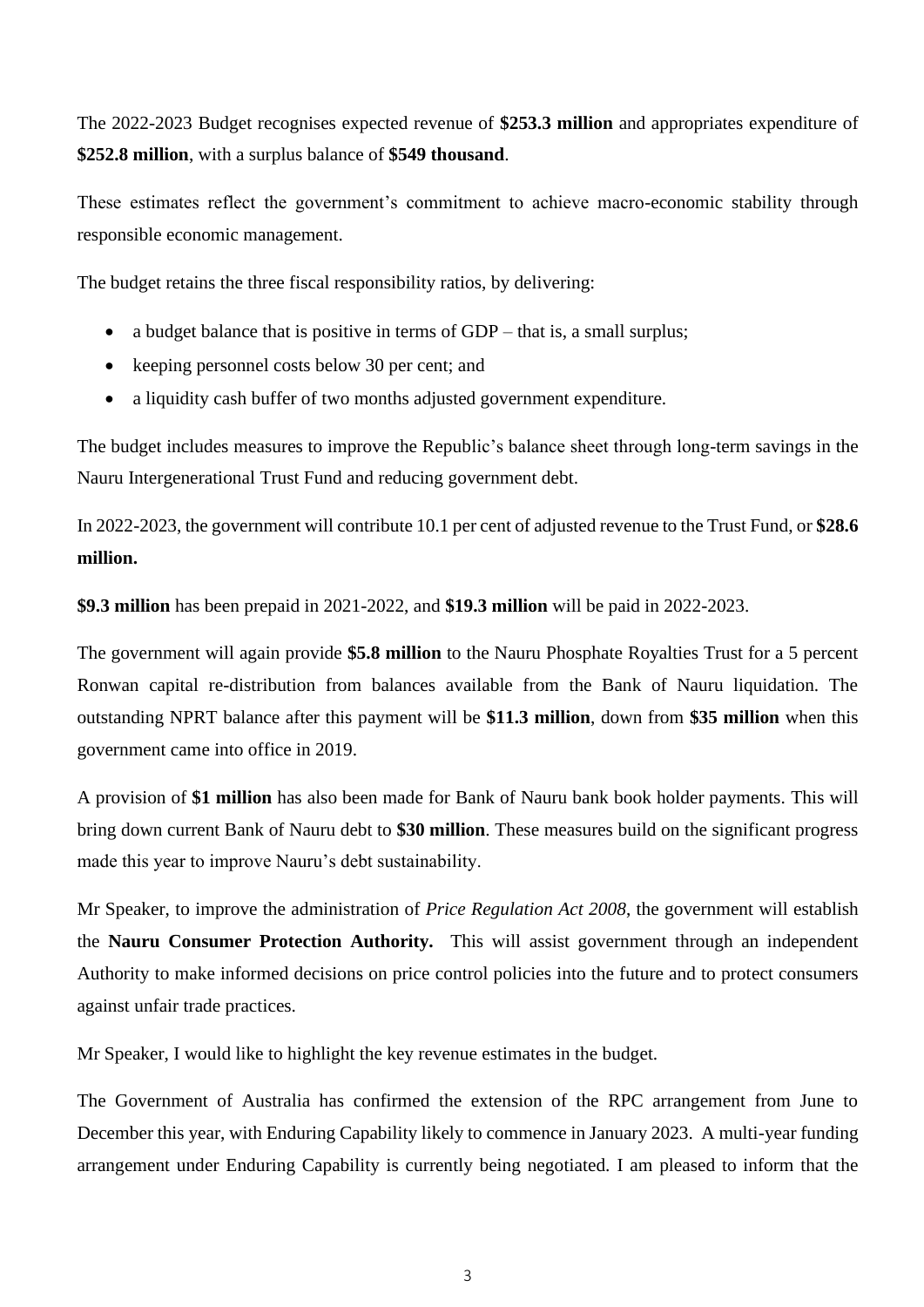funding for the first year has been finalised. As we move into contingent state of Enduring Capability, there is enough financial support for the transition to be effectively implemented.

The total revenue from RPC related activities is budgeted at **\$134.3 million**. This includes income from business tax, employment services tax, service and hosting fees.

The second largest contributor to revenue is fishing licences. Fishing revenues for the current year are in line with expectations, despite the logistical challenges related to COVID-19. The budgeted fisheries revenue for 2022-2023 is \$**54.5 million** or **22 per cent** of total revenue.

Import related revenues are expected to be at similar levels to this year, at **\$19.3 million**, or **8 percent** of total revenue.

The government anticipates development partners to contribute **\$20.8 million** as budget support, further enhancing our vision to promote social and economic development.

Mr Speaker, I now move into Expenditure measures.

In line with the 2022-2023 theme, the budget aims to improve the quality of life of all Nauruans through investments in education, health and social programs.

Mr Speaker, Government is investing in Education to build a knowledgeable community and enable all Nauruans to positively contribute to the success of our nation.

Our children are the future and lifeline of Nauru, and a good education is the key to future prosperity and opportunity.

There have been improvements in school attendance and retention rates in the current school year. For the past two years, student attendance rates have risen steadily by **17 percent**. The retention rate is now above **60 percent**. In 2022, the number of qualified teachers has doubled, and Teacher–Student ratios have improved - with an average of **one teacher** to **31 students** in 2022, compared to **one teacher** to **fifty students** previously.

In 2022-2023, the budget for Education is **\$12.9 million**.

Key measures for education include:

- **\$2.8 million** for scholarships to provide learning opportunities overseas;
- **\$1.6 million** for nutritious school lunches:
- **\$581 Thousand** to help teachers obtain formal teaching qualifications;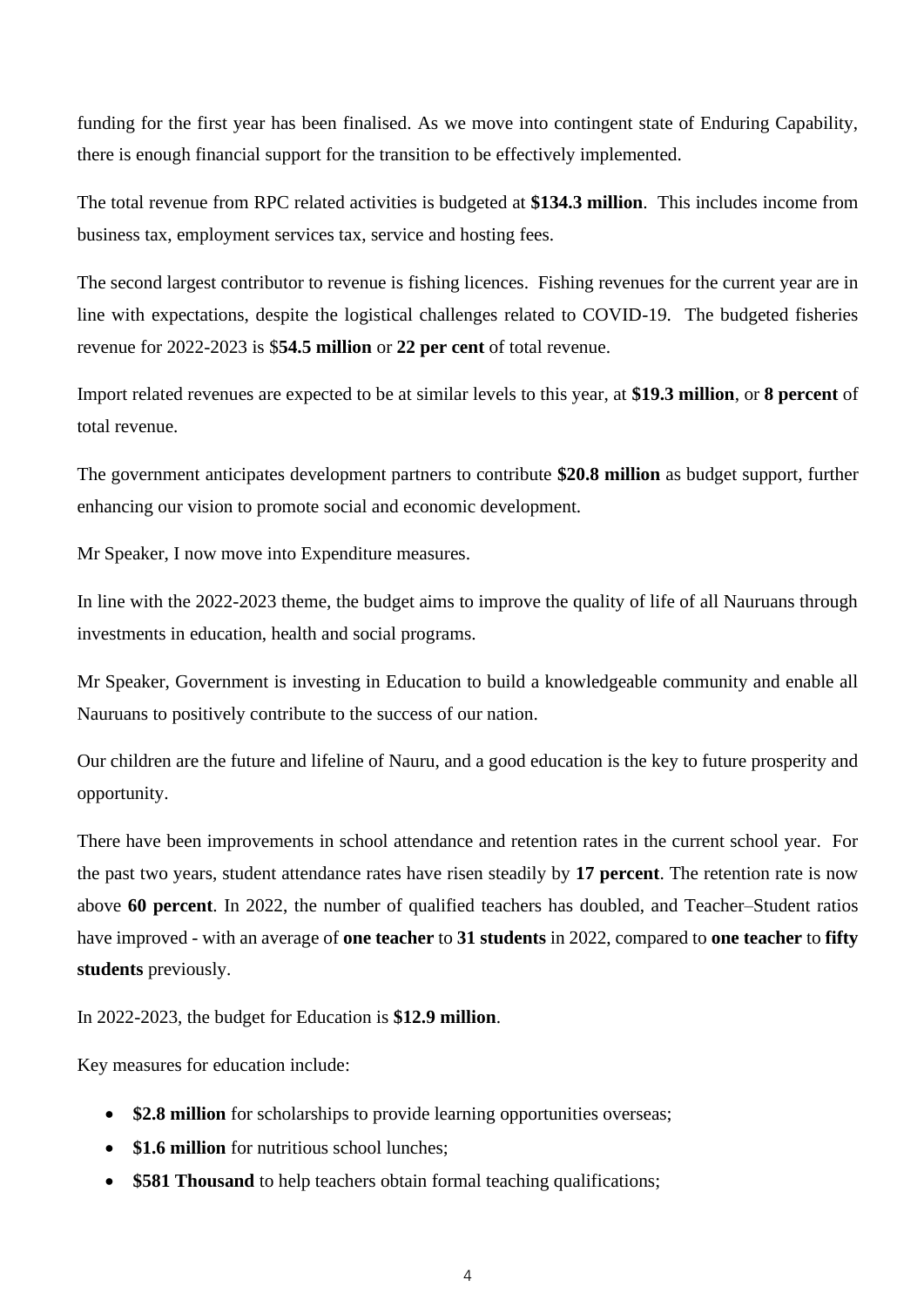- **\$228 Thousand** to purchase children's learning materials;
- \$112 Thousand to reward local teachers who have completed two years of service. In the past, Nauru has struggled to retain teachers, and this measure will help ensure the education of our children is not interrupted by a lack of teaching staff; and
- **\$300 Thousand** is provided for the NEAT scheme, as incentives for students to stay at school and graduate from year 12.

To support parents in preparing their children to be ready for school, the **Back to School** payment of **\$50 per child** will continue**.**

The budget also includes measures to support continuous learning outside school, with increased provision for vocational education and training. TVET, with donor support from the Government of Australia, is offering online programs through TAFE Queensland that will meet industry needs and create employment pathways.

Mr Speaker, the government views sport as a pathway for our aspiring athletes to compete at international levels. To improve community participation and encourage healthy lifestyles, the key budget measures for 2022-2023 include:

- **\$300 Thousand** for the ongoing funding of the "No school No play" incentive;
- **\$300 Thousand** for our powerlifters to participate in the Oceania Regional Powerlifting Championship in Niue this October;
- **\$200 Thousand** to upgrade the Location and Aiwo Multipurpose courts with a permanent shade cover, fostering greater community involvement in sports;
- **\$100 Thousand** for selected national sporting associations;
- \$100 Thousand to support the ancient practice of Frigate Bird, preserving our cultural heritage; and
- **\$400 Thousand** to develop an Anti-doping program to meet Nauru's international commitments and enable Nauruans to participate in international sporting events.

Mr Speaker, our people deserve the best medical services available to support a productive and healthy lifestyle. The delivery and quality of our health services remain a high priority for the government. In partnership with the Australian Government, our Health Department will implement the "*Beyond Central Solution*".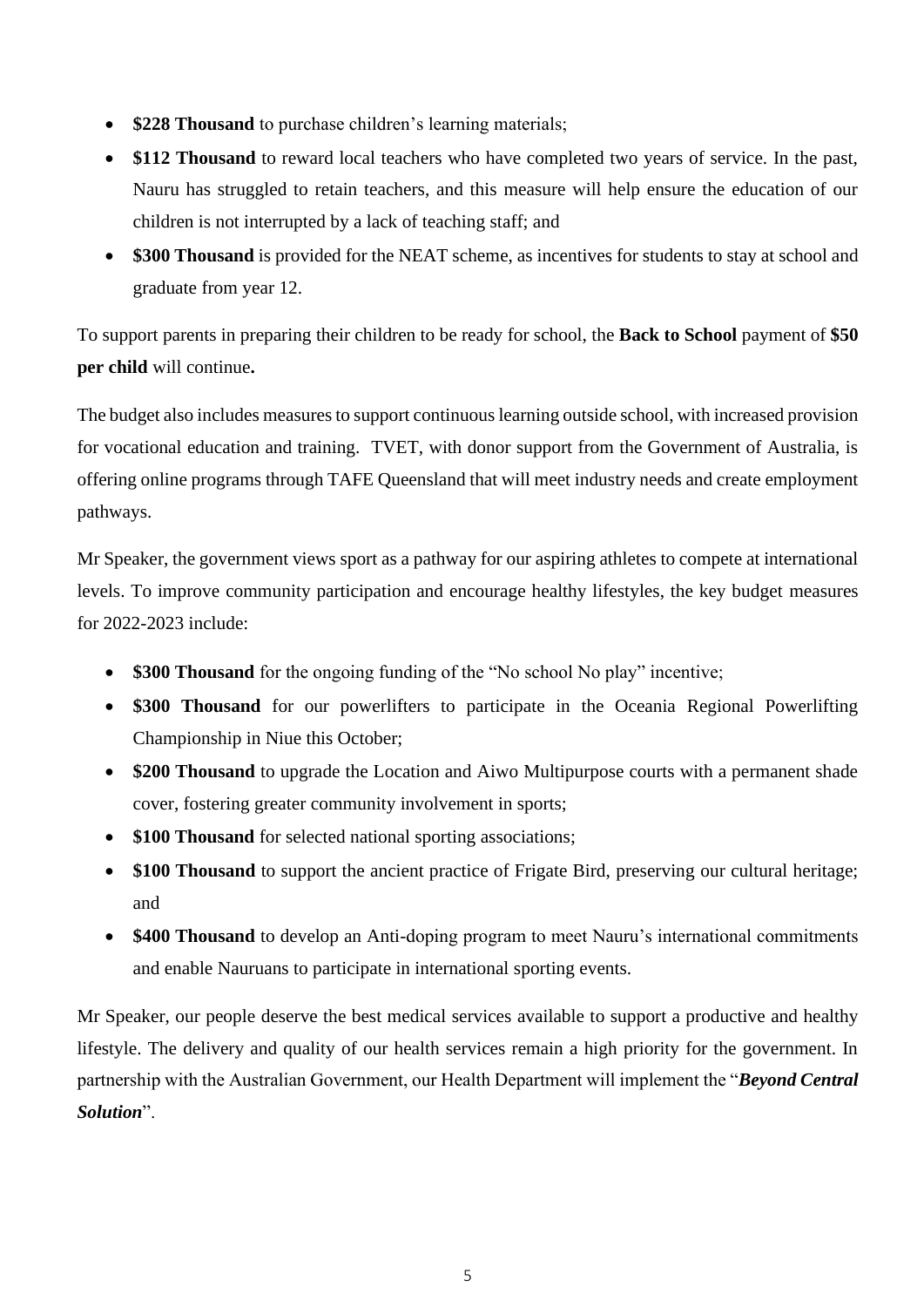This is a patient management system used to track and monitor all individuals that access our health services and sequence follow up clinical services.

The 2022-2023 Budget allocates **\$29.4 million**, or **15 per cent** of **GDP**, for health-related activities, with **\$18.1 million** for the Health Department, and **\$11.3 million** for the COVID-19 Taskforce.

The key health measures include:

- **\$6.4 million** for salaries and allowances. We will be bringing in eleven new expatriate staff this year to supplement current staffing resources;
- **\$1.1 million** for drugs and medicines to help control and ensure a continuous supply of essential treatments;
- **\$636 thousand** for the purchase of a breast cancer screening unit, which will help early detection of breast cancer and improve patients' best chance for successful treatment;
- **\$642 thousand** for a Telemedicine service. This will enable our doctors to consult overseas specialists on urgent, critical and complicated cases;
- \$350 thousand for dialysis supplies to support the continuing care of our dialysis patients;
- **\$300 Thousand** for an M-Supply software licence, ensuring efficient management of pharmaceuticals supplies;
- \$250 Thousand for early detection and treatment of Non-Communicable Diseases through Primary health care services, and
- **\$3 million** for Overseas Medical Referrals.

Over the past year, the additional professionals added to the health workforce have improved the quality of care and reduced nurse-to-patient ratios. The **nurse-to-patient ratio** is now **one nurse** to **one patient** in critical areas, and **one nurse** to **two patients** in the rest of the hospital.

Similarly, the ratio of medical practitioners to the population currently stands at **1** to **157**, a significant drop from previous years, where the ratio was **1** to **1,000**.

The accreditation of the Nauru Health Training Institute by the University of Fiji will result in more of our local health workforce having access to quality health training and further boost our medical practitioner to patient ratio.

The Department of Health has completed a number of refurbishments at the RON Hospital including the building of a new acute ward, renovation of the dialysis unit, completion of the negative pressure unit and upgrading of essential biomedical equipment.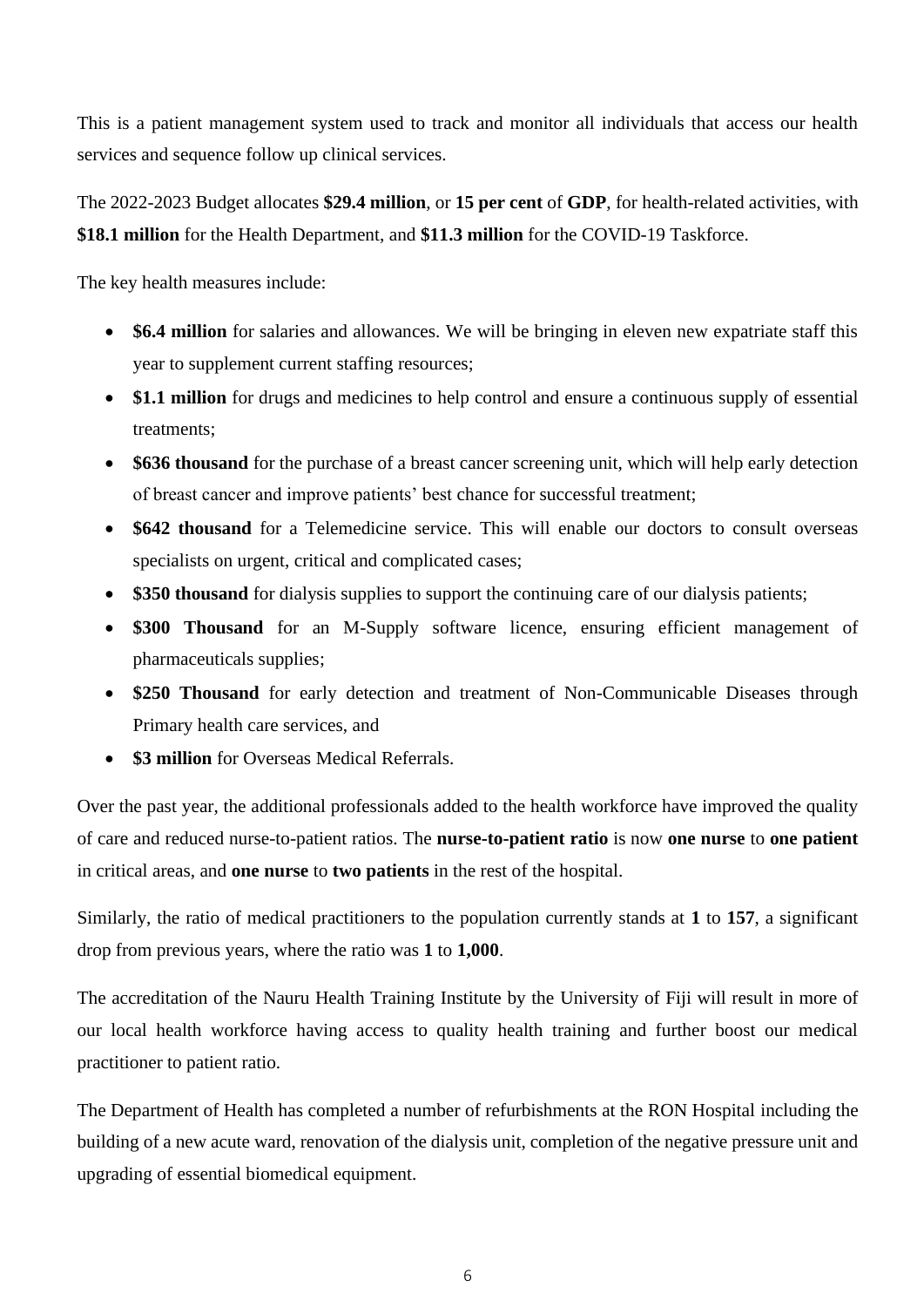Mr Speaker, keeping Nauru COVID-safe continues to be a priority for this government. To maintain a COVID safe community, we will continue conducting 100 PCR tests weekly.

Our COVID-19 vaccination of the adult population has progressed effectively, with over 95 percent of adults having received two doses. The uptake on booster shots was satisfactory at 86 percent, and we anticipate more booster shots to be made available and support our high levels of vaccination coverage. The Pfizer vaccine for 5 to 11-year-olds will be rolled out soon. The government extends its appreciation to development partners for their unwavering support for keeping Nauruans safe from the virus. On a personal note, I would like to thank all frontline staff for their tireless efforts in keeping Nauru COVIDsafe.

The government will continue its 'Capture and Contain' strategy into the new financial year, with **\$5.8 million** funding provided for 48-hour pre-travel quarantine in Brisbane and 5-day quarantine on Nauru.

The COVID-19 Taskforce will also be provided with the following funds:

- **\$500 Thousand** to upgrade the former RPC Ewa Camp as an alternative quarantine facility;
- **\$200 Thousand** for a medical waste treatment system; and
- **\$100 Thousand** for the RON hospital flood mitigation project.

Mr Speaker, the government is also committed to improving broader social programs.

This year the government intends to finalise an assessment of land rental rates. In anticipation of the outcomes of the review, government has allocated **\$5.4 million** in the 2022-2023 budget for land rental, an increase of **\$0.5 million** from the current year's allocation. The assistance is likely to benefit over 1,000 landowners on the island.

Mr Speaker, this budget also includes measures to ease cost of living pressures for households, especially for the vulnerable.

Key measures include:

• A **one-off \$3.4 million** *Ex Gratia* payment to all individuals receiving income from government, including SOE staff and pensioners. This payment is designed to ease cost of living pressures. The payout to individuals will depend on their fortnightly pay scale, and will range from \$600 to \$1000. Those at the lower end of the income scale will receive a higher amount.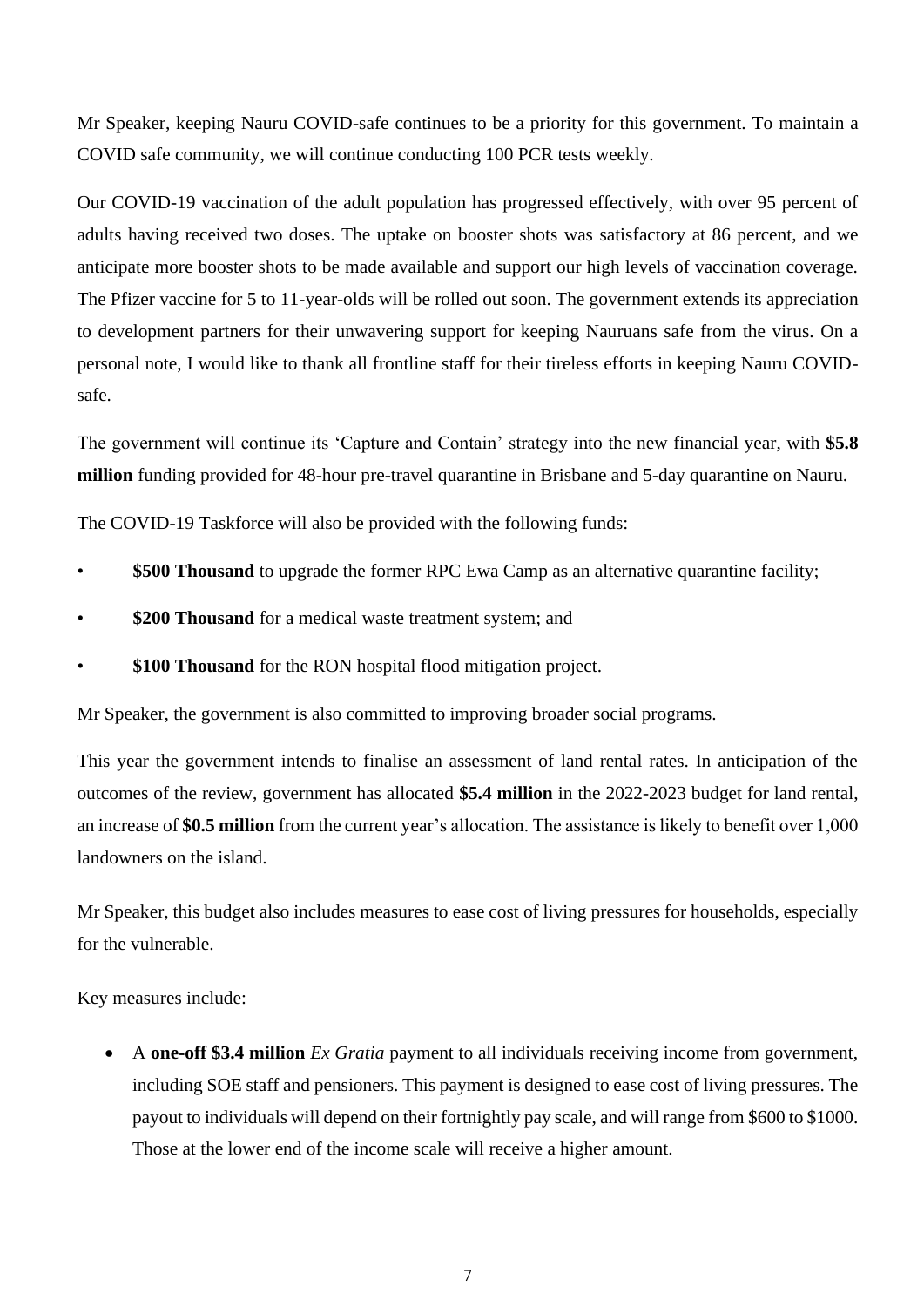- The government will also launch a public service salary review, with the possibility of expanding the review to consider household incomes. The aim of these assessments is to ensure that local income levels are appropriate for the type of work done, and that salaries are sufficient to meet living expenses on island.
- Aged and disability pensions are maintained at \$3.8 million for 2022-2023;
	- o the Aged Pension for those aged 60 and Disability pension is maintained at \$265 a fortnight; and
	- o the Aged Pension for those aged over 70 years is maintained at **\$315** a fortnight.
- The prepay lifeline electricity tariff will continue at 22c kw/hour, the pre-pay residential tariff at 47c and the post-pay residential tariff at 48 cents a kw/hr, supported through the Community Social Obligation paid to NUC.
- In addition, the government is mitigating risks to food supply by funding one air-freight service a week, and regular sea freight services at a commercial cost level .
- To ensure continuous supply of foods and other items through sea freight, government is providing **\$4.3 million** to Nauru Shipping Line for essential maintenance of the Micronesian Pride and a charter to service Nauru's freight needs while the Micronesian Pride is on dry dock.
- To foster local food options, the Meneng Farm and the Fisheries Livelihoods Project will receive funding to purchase piglets and chickens to start local farms, and supply milkfish fry to local farmers.

Fishing is a key part of Nauruan life, and the 2022-2023 budget includes measures to ensure Nauruan fishing activities are sustainable, and food security risks are mitigated.

The budget includes:

- **\$500 Thousand** to purchase additional outboard motors and gear;
- \$100 Thousand to increase fisheries production through the Aquaculture Holding Facility by importing milkfish fry to stock local milkfish ponds;
- **\$700 Thousand** is provided to improve coastal fisheries management using a community-based approach; and
- **\$100 Thousand** to equip Nauru fisheries observers with safety skills and equipment.

Mr Speaker, HGI is the central component of the country's strategy to build climate-resilient infrastructure and a sustainable environment.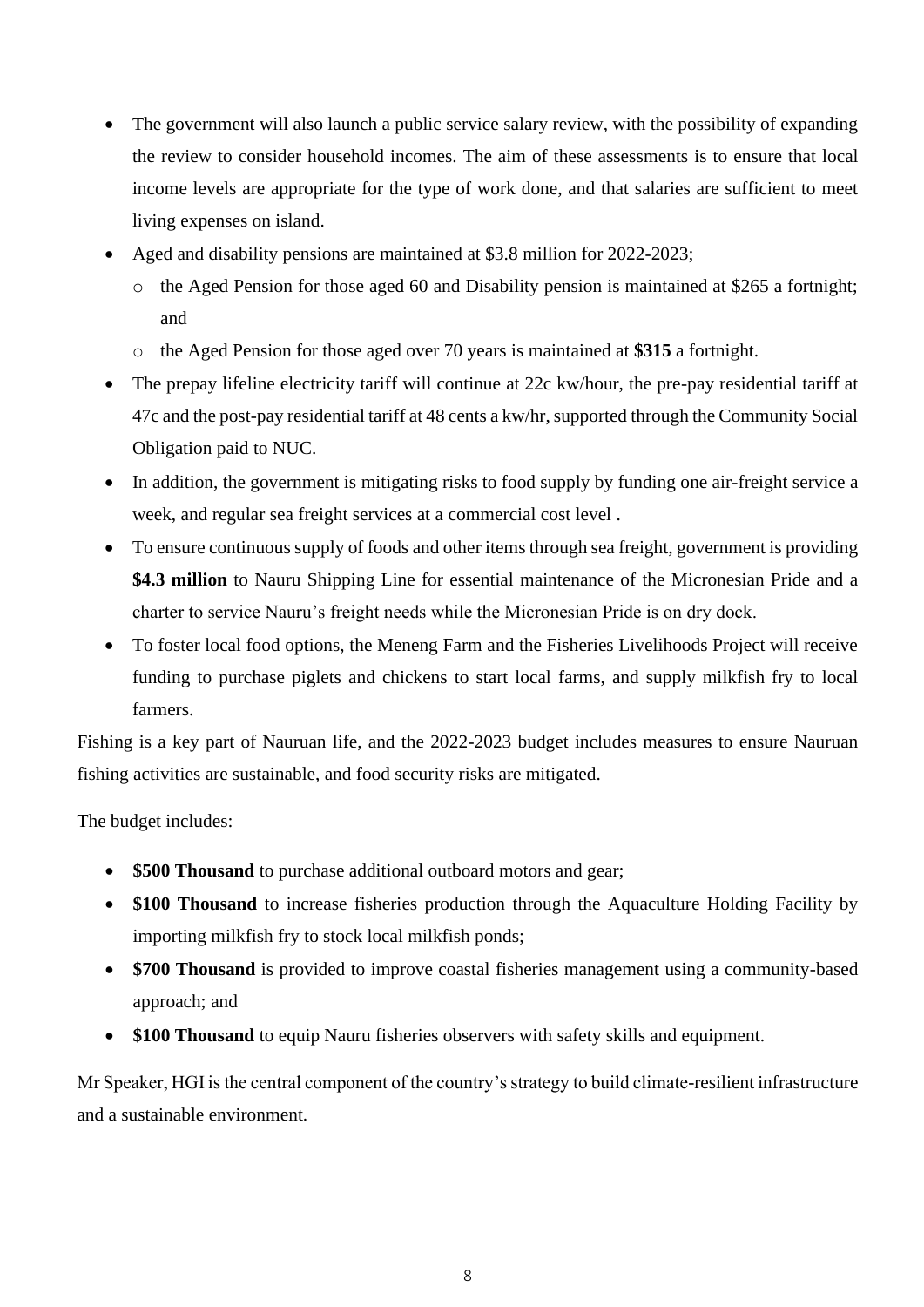HGI is a multi-year plan to rehabilitate and develop Topside. Government has established a new Division under the Department of Climate Change and National Resilience dedicated to the government vision of HGI. The government is now finalising a detailed site plan for the ten hectares at Land Portion 230 and a whole island master land use plan. The proposed master plan will provide new homes and apartments, along with new civic and commercial buildings and public parks. It will also bring many jobs, as this government fully intends HGI to be built by Nauruan hands to the greatest extent possible.

Key budget measures include:

- **\$1.7 million** to HGI Division to complete the design phase of the master plan, including a detailed strategy for ecological restoration and agriculture. These plans will be translated into engineering documents and investor-ready project proposals.
- \$1.5 million is provided to the Nauru Rehabilitation Corporation in this budget for a cemetery site at Topside. This is consistent with the HGI concept.

Mr Speaker the 2022-2023 Budget also includes provisions to support continued improvement in housing and the built environment.

- **\$9.1 million** has been provided to continue the Nauru Community Housing and **\$2 million** for the Smart Village project. As previously mentioned, the scheme benefits approximately 200 households per caucus member, and demand continues to grow. The assistance given is tailored to the needs of each household, with costs rising due to the cost of imported materials and labour shortages;
- **\$3.1 million** for the clean and green program;
- **\$742 Thousand** for the construction of seawalls to mitigate effects of climate change and to protect our vulnerable sites;
- **\$350 Thousand** for twin chamber and concrete septic tanks; and
- **\$345 Thousand** for improving the dwelling environment of people living with a disability.

In 2022-2023, the government will also progress key economic infrastructure projects, consistent with priorities in the Nauru Integrated Infrastructure Strategic Plan.

The resurfacing of the aerodrome runway and Island ring-road will commence in the new year, funded through a multi-year **\$40 million** grant from the Government of Australia.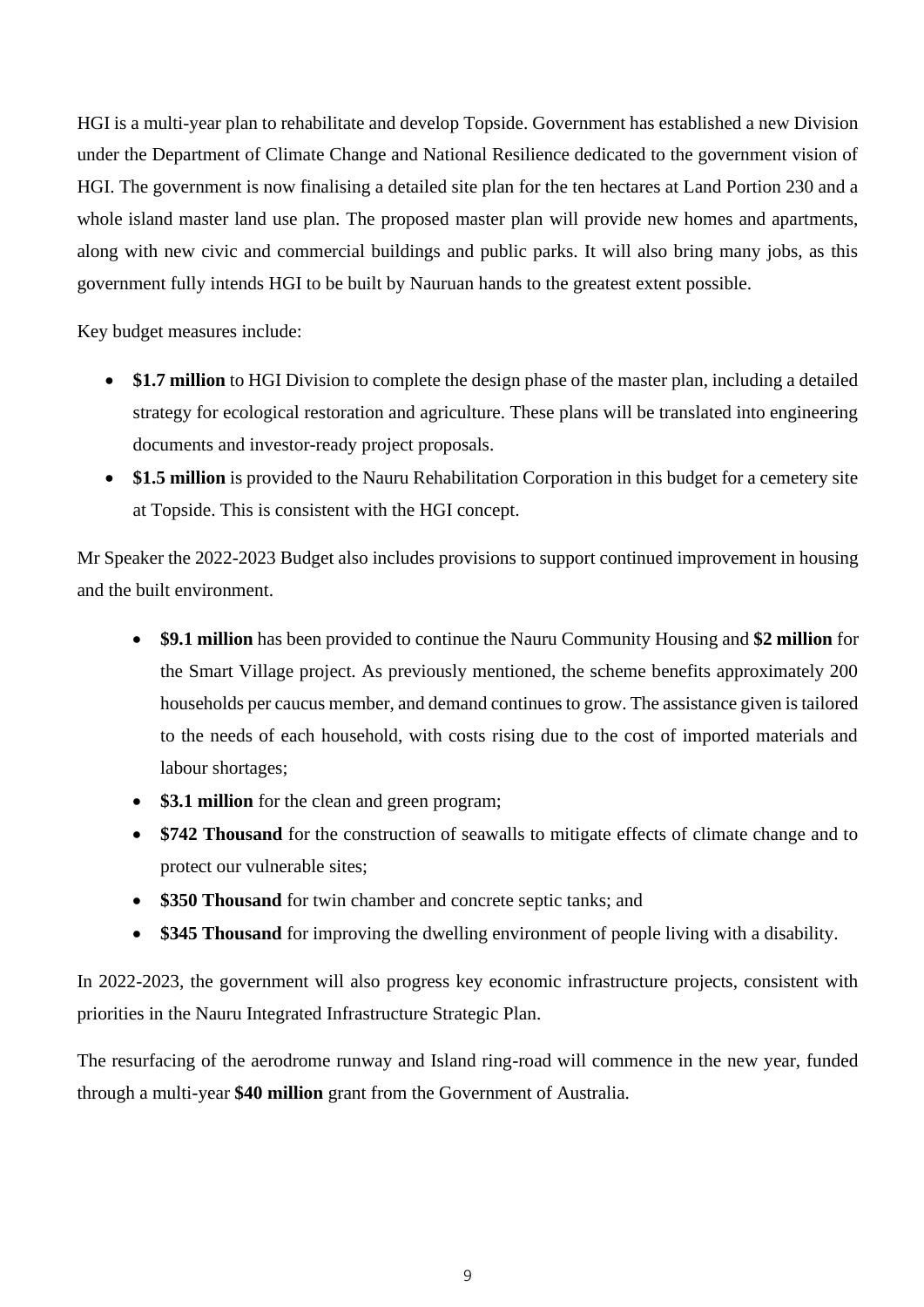**\$2.1 million** will be provided for the Port Project, which will reach Milestone 1 in the second half of 2022. This will enable the berthing of Nauru Shipping Line's Micronesian Pride, reducing the need to use expensive tug boats and expand Nauru's economic opportunities.

The current mooring system at the Port is vital for loading and unloading phosphate and fuel cargo. Even when the new Port is completed, the moorings will still be required for phosphate loading operations, therefore, maintaining this asset in good repair is vital. An inspection and scoping of the mooring's condition is underway. The government is currently consulting bilateral partners to progress this project.

The **Solar Farm Project funded** by ADB is on track for completion by April 2023. The completion of the 6-megawatt solar plant will help boost the capacity of electricity generation from renewable sources from 3% to 50 percent, bringing Nauru closer to it achieving its solar energy targets.

**\$1.5 million** is also provided to continue with the Tank Farm refurbishment. This will not only enhance Nauru's fuel supply capacity, but will also provide our Pacific neighbours with access to regionally-stored fuel.

Mr Speaker, in the year ahead, budget support for State Owned Enterprises will continue to enable them to fulfil their corporate mandates. With the support of ADB Technical Assistance, Public Enterprise reform through strengthening corporate Governance will continue into the new year. Ultimately, this reform will result in enhancing profitability, productivity, efficiency and accountability of our public enterprises.

The 2022-23 Budget includes:

- **\$8.4 million** for Community Service Obligations (CSO) to support affordable electricity supply, regular air freight services, and affordable Port service charges, and
- **\$2.5 million** for tug-boat hire for phosphate loading and cargo unloading.

The government will support Nauru Airlines with the final disbursement of the second-tranche Exim loan of **USD \$11.3 million,** for the purchase of the second passenger aircraft.

Mr Speaker, looking ahead, we can expect volatile movements in commodity prices, a prolonged COVID-19 pandemic, a shift in RPC arrangements to an Enduring Capability, and Climate Change. If the past two years have taught us anything, it is to be prepared for the unexpected. A resilient economy must have sufficient capacity to withstand potential shocks from such events.

As responsible economic managers, this government has included a **\$2.7 million** cash buffer to cover the impacts of any urgent, unforeseen events.